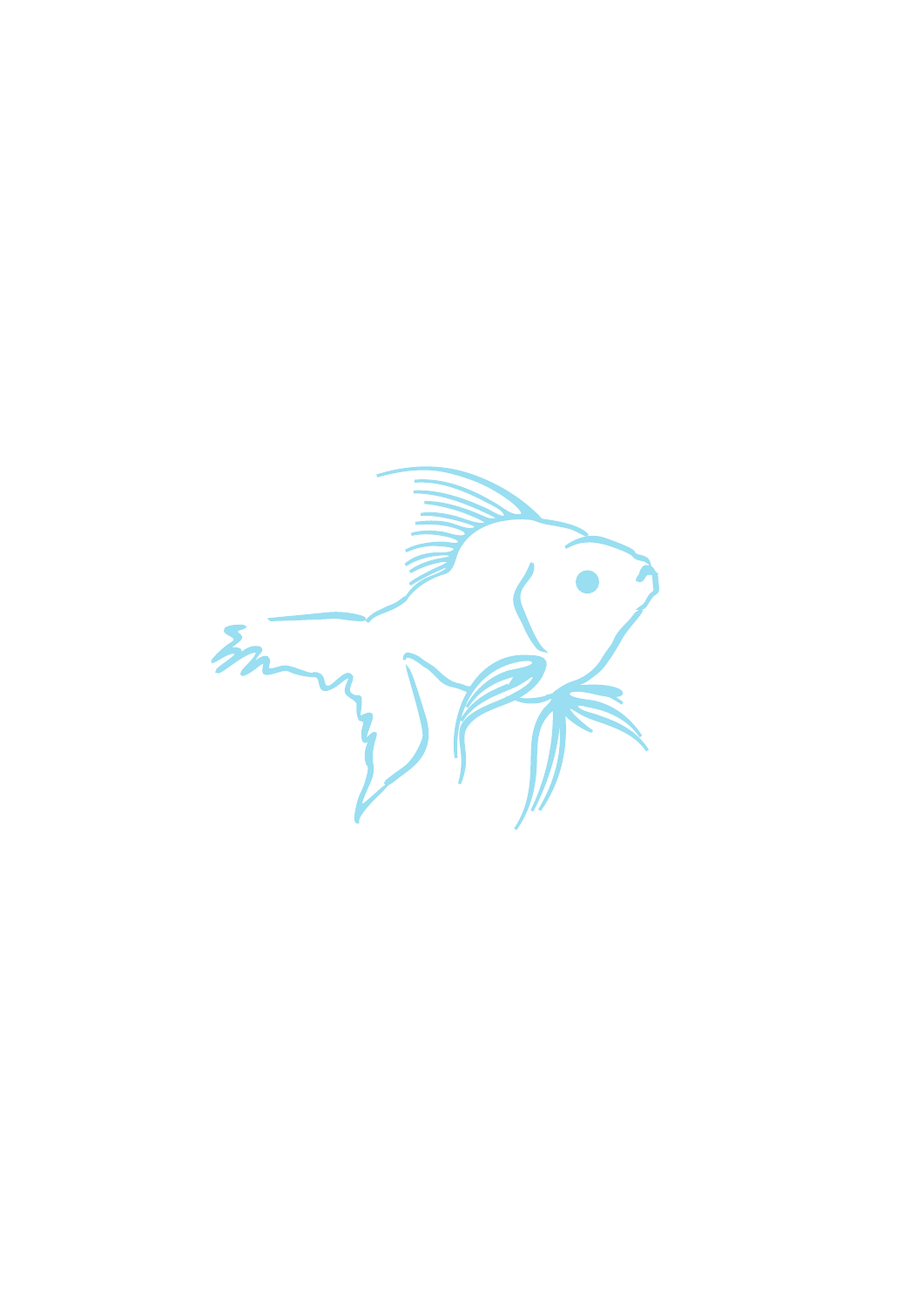

## Aperitieven • Aperitifs

| Coupe Champagne Laherte + 2 oesters/huîtres Utah Beach nr4 $\epsilon$ 17.00 |                 |
|-----------------------------------------------------------------------------|-----------------|
| Gin-Tonic 'Special'                                                         | € 13.50         |
| 'Home made' Aperitif                                                        | € 10.00         |
| Coupe 'BRUUT' blanc de blancs, extra brut                                   | & 9.50          |
| Coupe champagne Laherte 'Brut Nature' blanc de blancs                       | € 13.00         |
| "Sacred" Negroni                                                            | € 13.00         |
| Sherry 'Fino' Gutiérrez Colosia                                             | € 7.00          |
| Porto Ruby Reserve (rood-wit / rouge-blanc)                                 | $\epsilon$ 7.00 |
| Vermut Priorat Natur                                                        | \$8,00          |
| Campari                                                                     | € 6.50          |
| Pastis 'Perfect day' by Ground Control                                      | € 6.00          |
| Picon vin blanc / white wine                                                | € 8.00          |
| Kirr                                                                        | \$7.00          |
| Kirr Royal                                                                  | € 14.00         |

## Fris / Frais

| 'Home cocktail' (non-alcoholic)                                 | \$8.00          |
|-----------------------------------------------------------------|-----------------|
| Verse Limonade / Limonade maison                                | € $5.50$        |
| Bio tuinsappen / Jus du vergier                                 | $\epsilon$ 4.50 |
| Tomatensap / Jus de Tomate 'Datterino Van Nahmen'               | € 6.00          |
| 'Home Made' Ice-tea                                             | \$5.00          |
| Fritz-kola / zuckerfrei                                         | $\epsilon$ 3.00 |
| Fever-tree tonic / soda                                         | $\epsilon$ 3.00 |
| Verse sinaasappelsap / Jus d'orange pressé                      | € 6.00          |
| Verse citroensap / Jus de citron pressé                         | € 6.00          |
| Original Plat / Bruis/Gazeuse<br>$0,50$ L € 4.50 / 0,75L € 6.00 |                 |